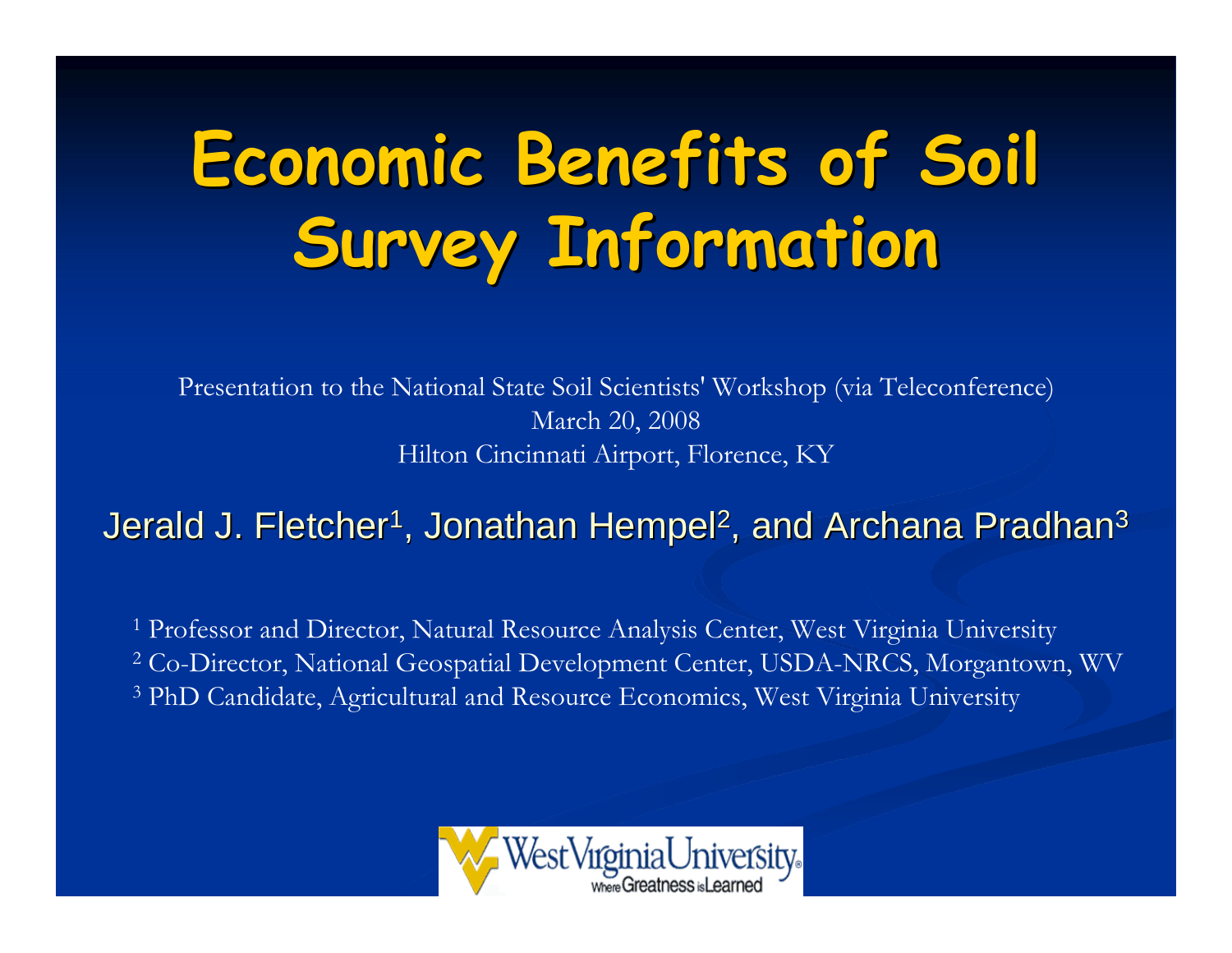# **Project Summary Project Summary**

- **Overall Objective: Develop a comprehensive,** defensible assessment of the benefits that accrue **to the National Cooperative Soil Survey (NCSS) to the National Cooperative Soil Survey (NCSS) Program Program**
	- **Historical values attributable to the soil survey of the United States United States**
	- **Value of continuing to update and maintain the soil Value of continuing to update and maintain the soil survey to support future use survey to support future use**
- Funding through USDA/NRCS/NGDC **National Geospatial Development Center National Geospatial Development Center**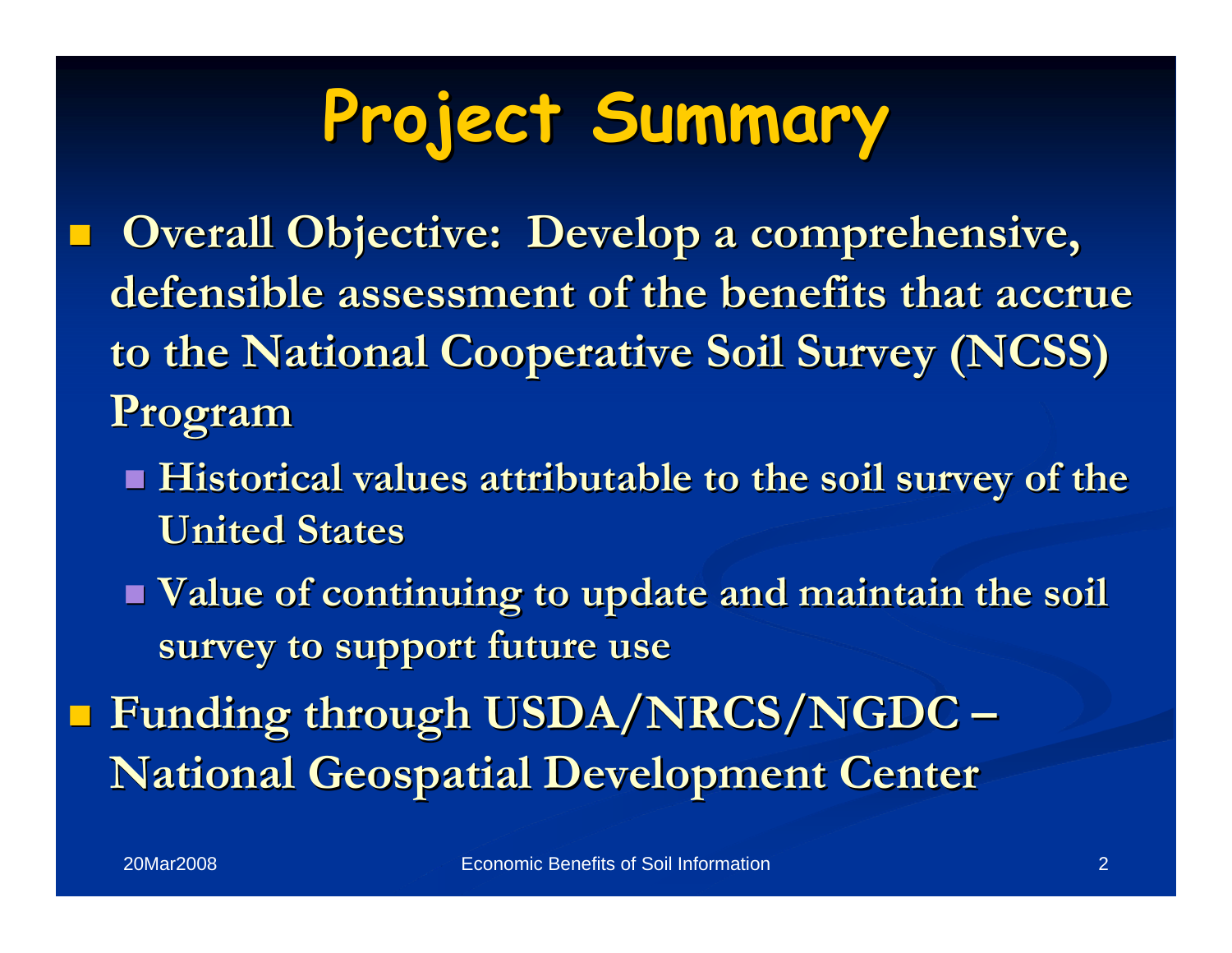## **Soil Information Soil Information**

- **The NCSS The NCSS - primary source for collecting and primary source for collecting and providing soils data for the United States providing soils data for the United States**
- **Used in diverse fields Used in diverse fields**
	- **Agriculture and ranching Agriculture and ranching**
	- **Forestry and recreation Forestry and recreation**
	- **Urban planning and zoning,**
	- **Site selection for buildings, roads, airports Other purposes Other purposes**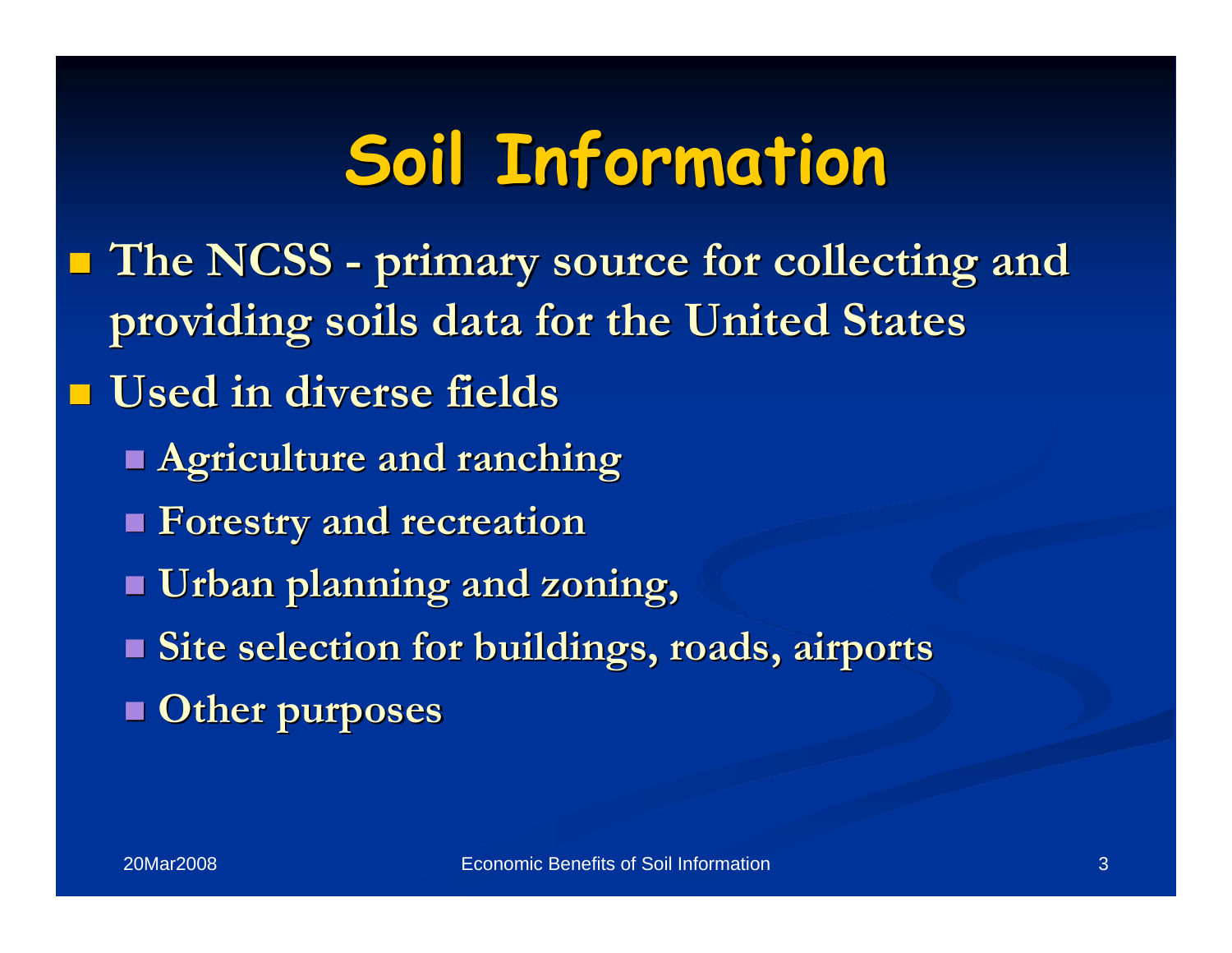## **What Is Information? What Is Information?**

- **Information can be defined as reduction of** uncertainty (better understanding of the true **distribution) distribution)**
- **Data (factual and numeric) Data (factual and numeric)**
- **Examples: Examples:** 
	- **Research results Research results**
	- **Technology evaluations and new methodology Technology evaluations and new methodology**
	- **Primary and secondary information Primary and secondary information**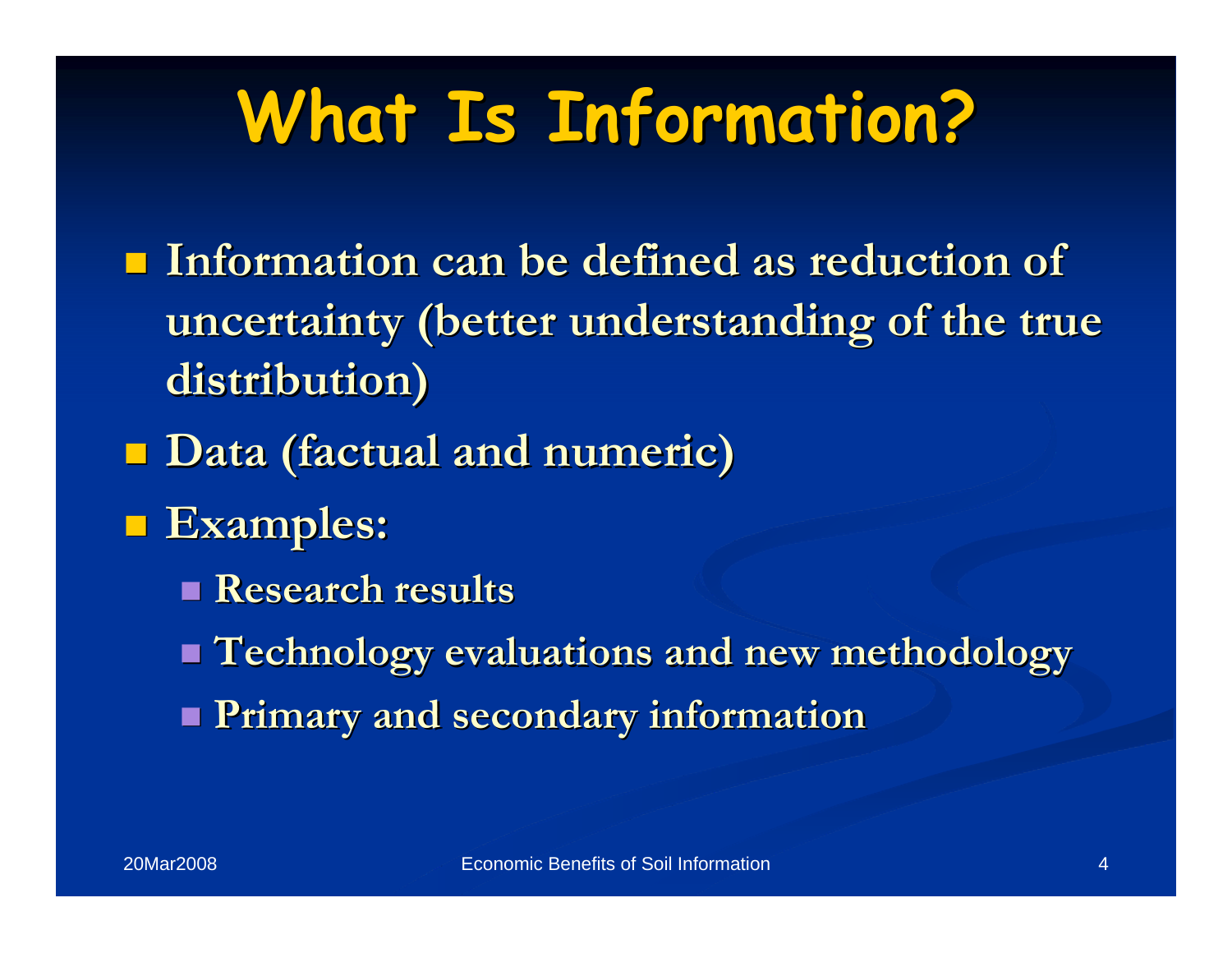# **Value of Information (VOI) Value of Information (VOI)**

 **Difference between the value of a project or Difference between the value of a project or**  decision with the information and without **the information less the cost of information the information less the cost of information<u>Determined by importance to the decision</u> maker(s maker(s) or the outcome of the decision ) or the outcome of the decision**  $\blacksquare$  **Direct method – ask the decision maker(s) Indirect method – infer value from the results of** decisions made with and without the **information information**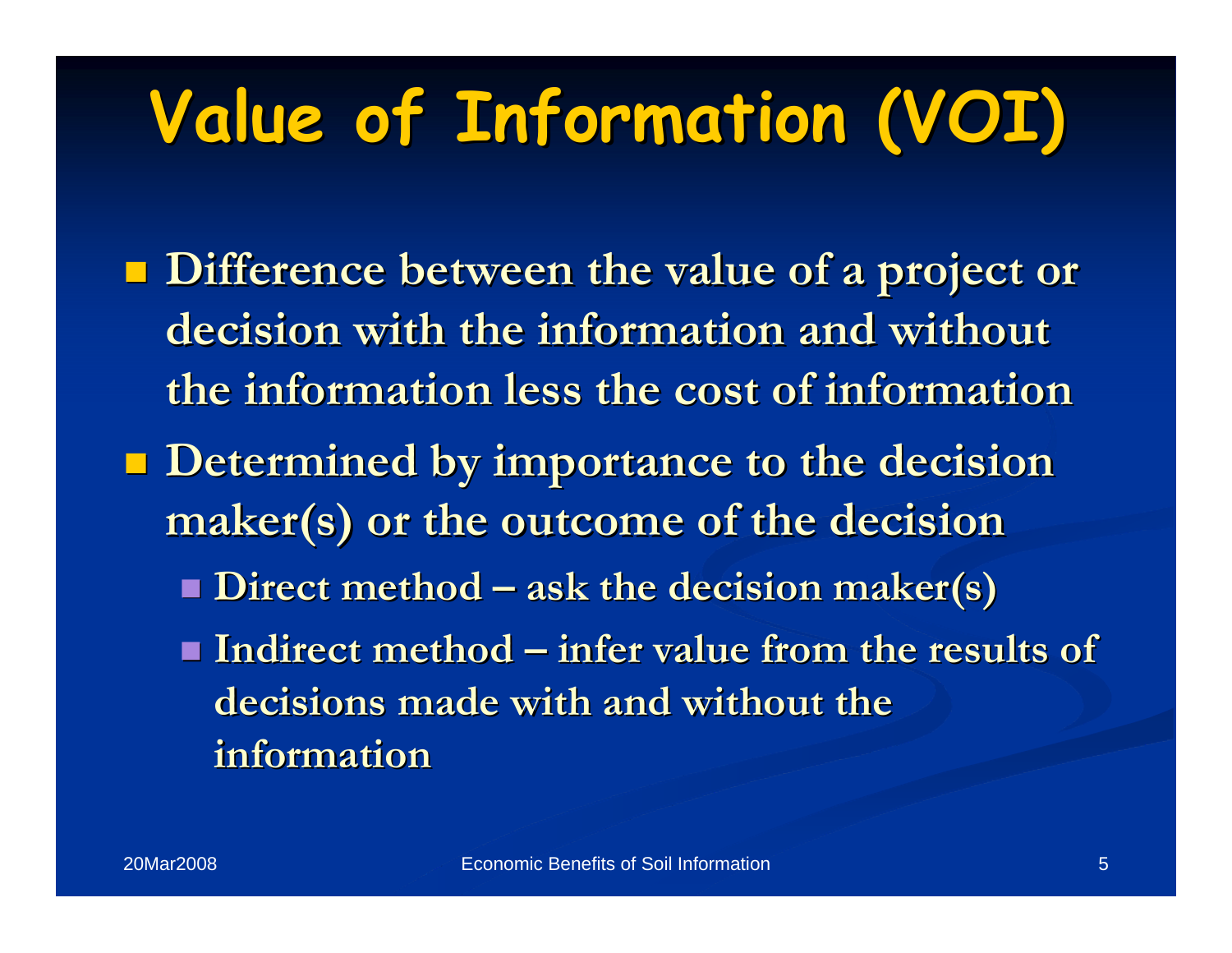# **Factors Affecting VOI Factors Affecting VOI**

 **Degree of uncertainty of the decision maker Degree of uncertainty of the decision maker How much will more information help? How much will more information help? What is at stake (value of output) What is at stake (value of output) How much could final value be affected? How much could final value be affected? Cost of information Cost of information Price of substitutes for the information Price of substitutes for the information Are there alternatives? Are there alternatives?At what cost? At what cost?**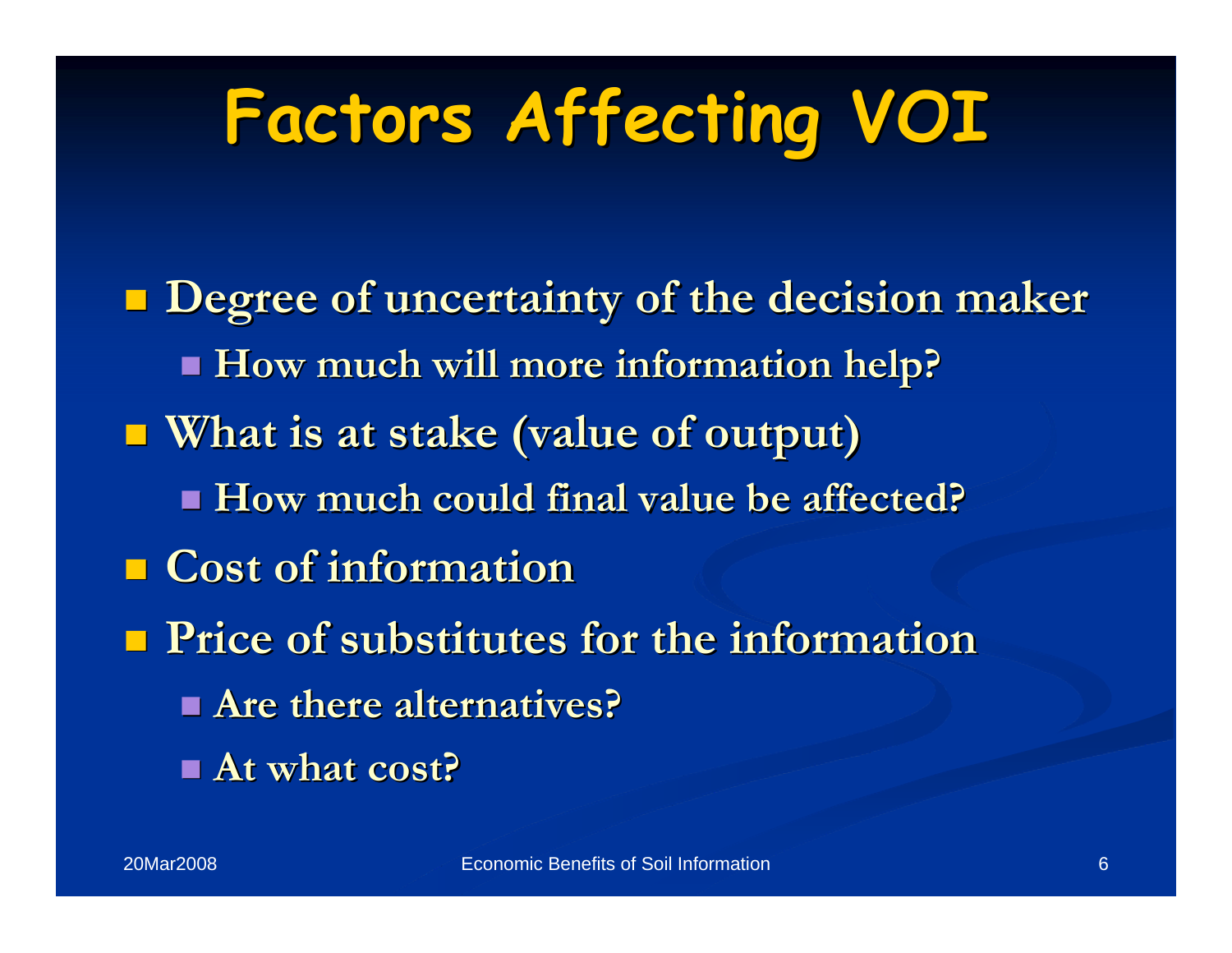# **How to Value: How to Value: Alternative Approaches Alternative Approaches**

#### **Direct Methods Direct Methods**

- **Survey based approaches to valuation Survey based approaches to valuation**
- Approach accepted in regulation and by the courts for **damage assessment and environmental valuation damage assessment and environmental valuation**
- **Only approach to develop values for many uses Only approach to develop values for many uses**

#### **Indirect Methods Indirect Methods**

■ Rely on statistical procedures to capture the impacts **on decisions and related outcomes on decisions and related outcomes**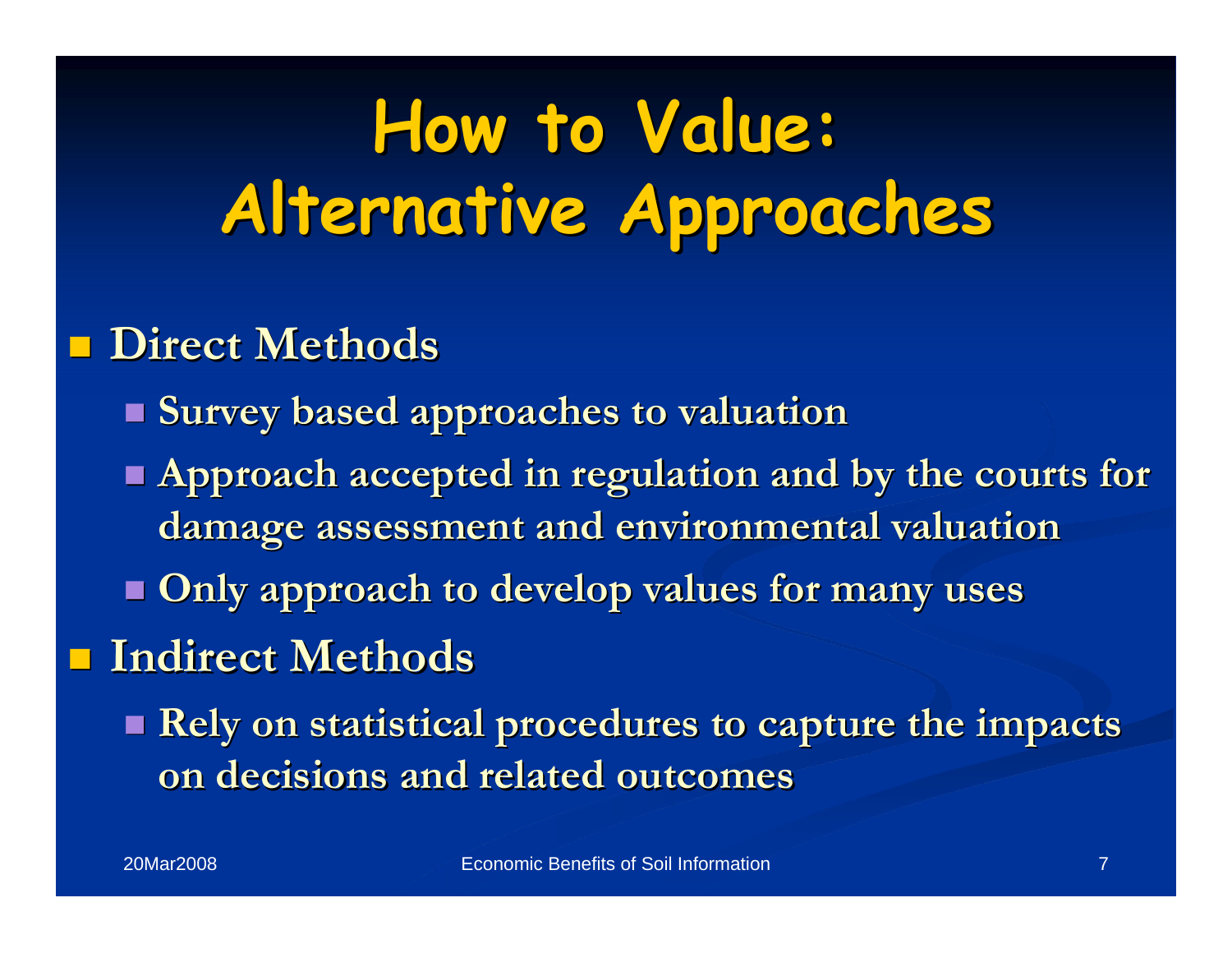# **Does Soil Survey Information Does Soil Survey Information affect County affect County-level Corn Yield? level Corn Yield?**

- **Implementation of the NCSS provides a natural experiment to test whether soil survey information affects county level corn yield information affects county level corn yield**
	- **County soil surveys are spatially and temporally County soil surveys are spatially and temporally dispersed dispersed**
		- **Ongoing in all states in the Ongoing in all states in the cornbelt cornbelt**
		- **Done at the county level over many years Done at the county level over many years**
		- **Available to users for a county when completed Available to users for a county when completed**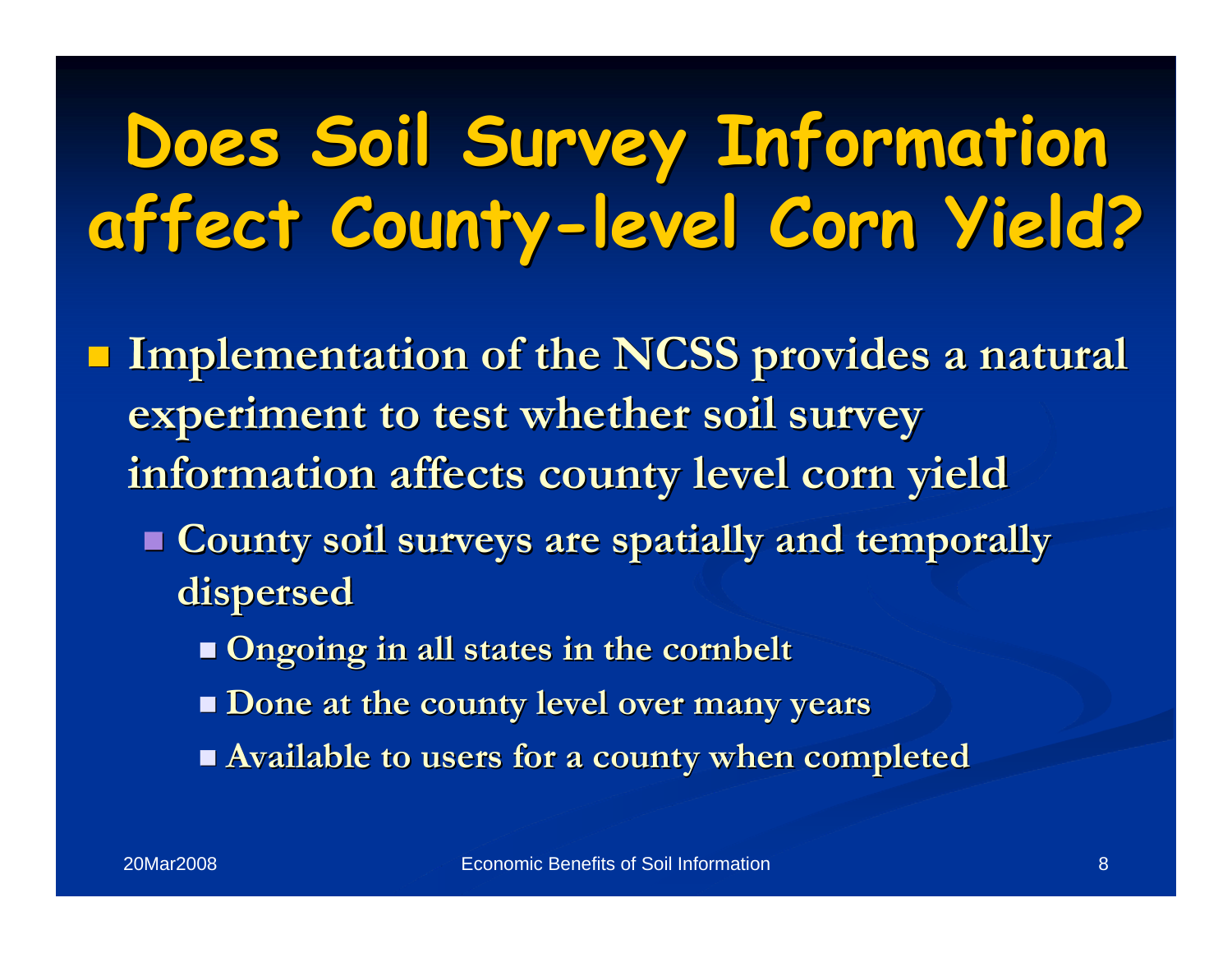# **Hypothesis Hypothesis**

 **Yield trends are not affected by availability Yield trends are not affected by availability of soil survey information of soil survey information Initial results reject the hypothesis – yield effects appear to very strong – but results are not fully validated not fully validated**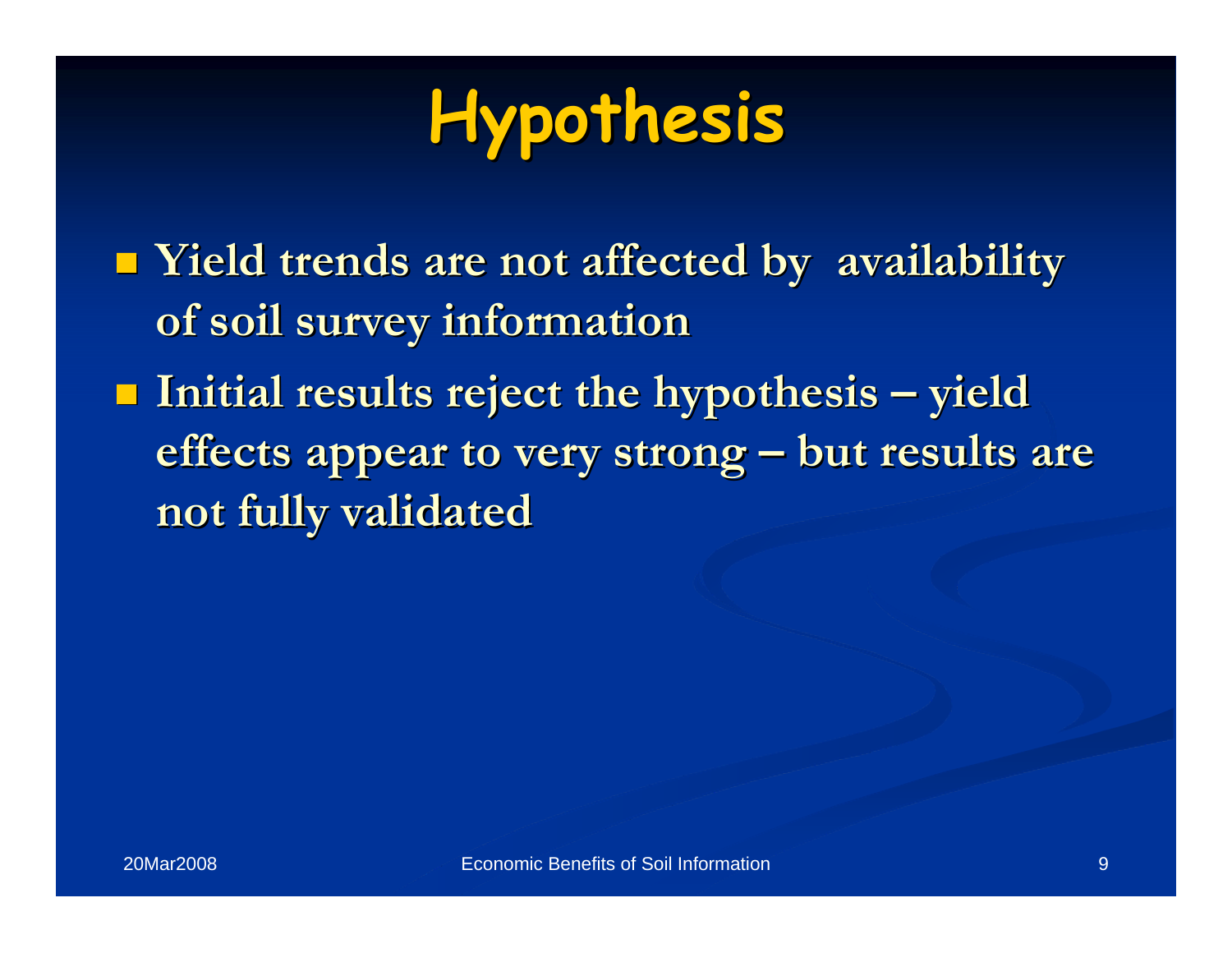# **Corn Yield Change Corn Yield Change**

 **Study area Study area L** Corn yields **increase increase**





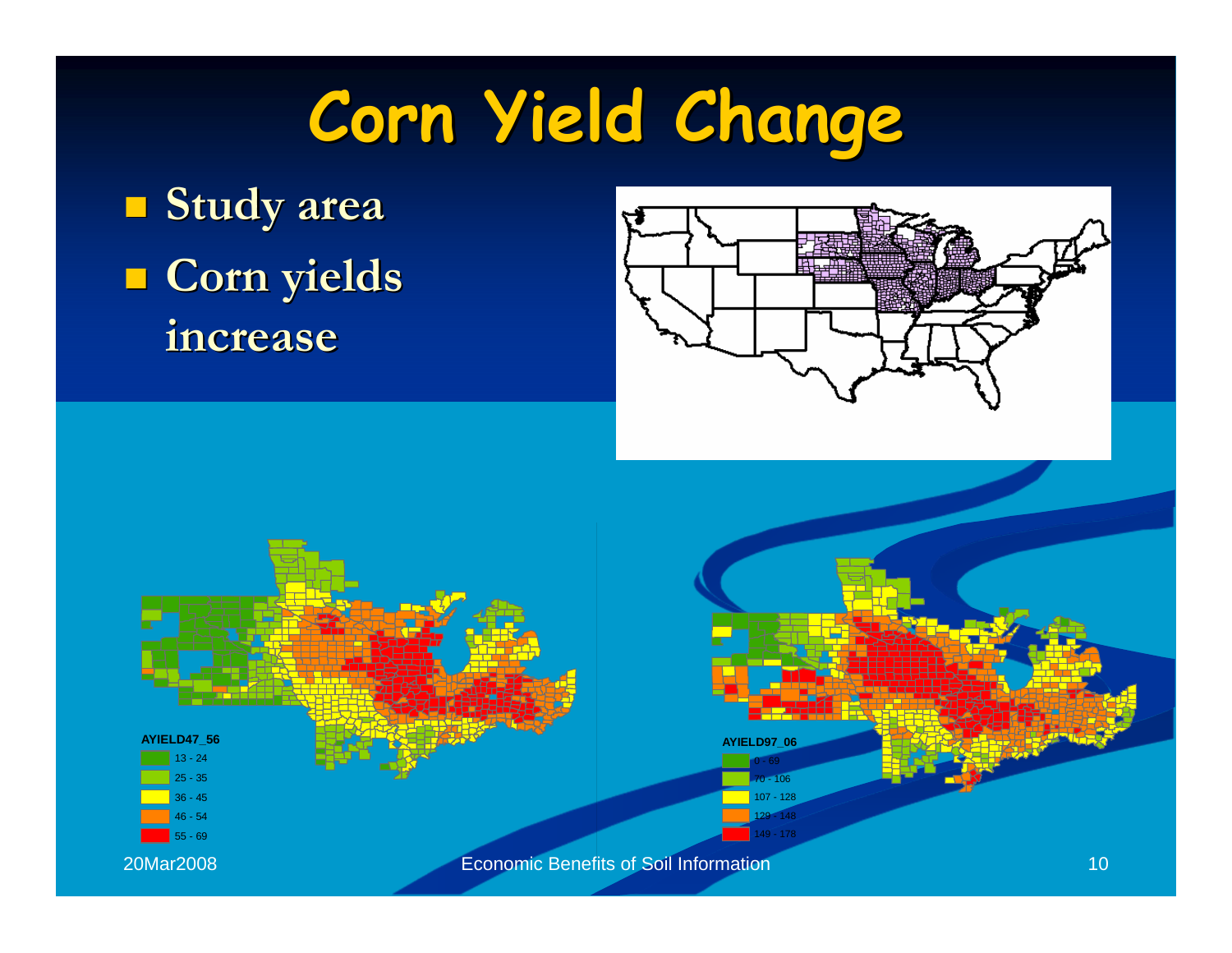#### **Available Data Available Data**

- **USDA/NASS county USDA/NASS county-level corn yield data from level corn yield data from 1935 to 2007 1935 to 2007**
- **Soil survey status data from NRCS publications Soil survey status data from NRCS publications**
- **Weather data Weather data**
- **Soil productivity estimates from NRCS simulations models simulations models**
- **Other desired data (but not consistently available) Other desired data (but not consistently available)**
	- **Fertilizer data Fertilizer data**
	- **Hybrid data Hybrid data**
	- **Technical change Technical change**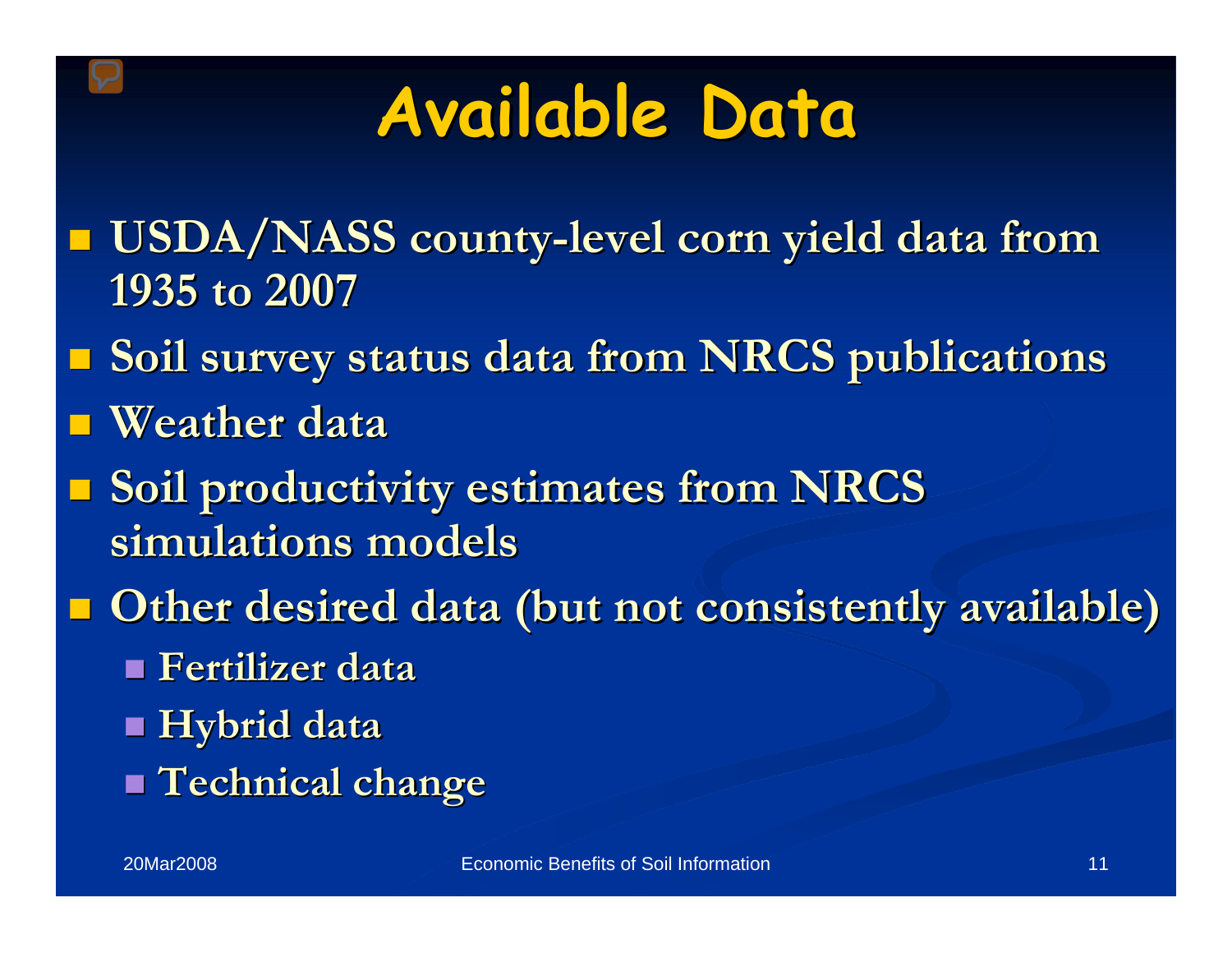## **Soil Survey Published Date Soil Survey Published Date**

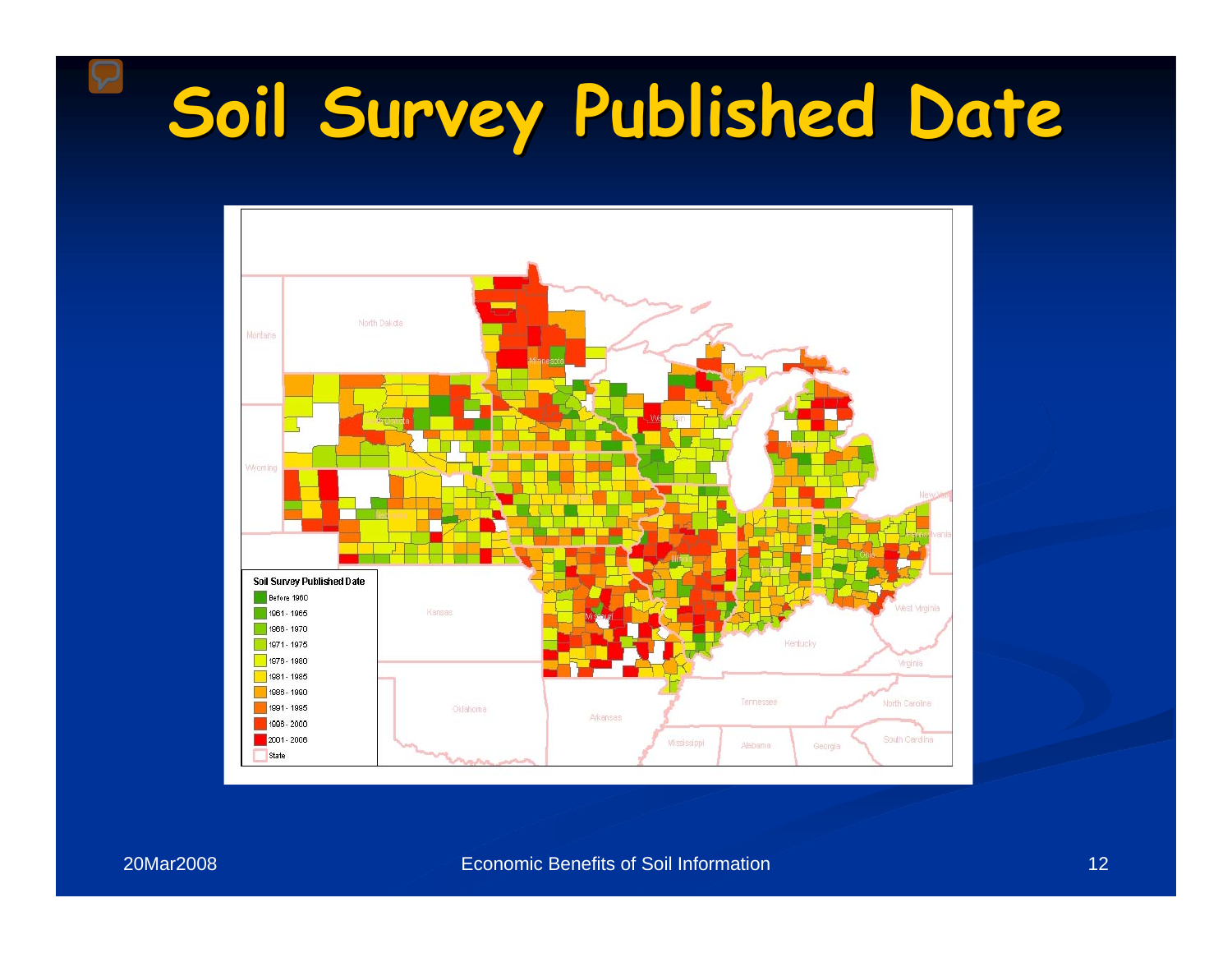## **Proportion Crop Acres in Corn Proportion Crop Acres in Corn**



#### Economic Benefits of Soil Information 13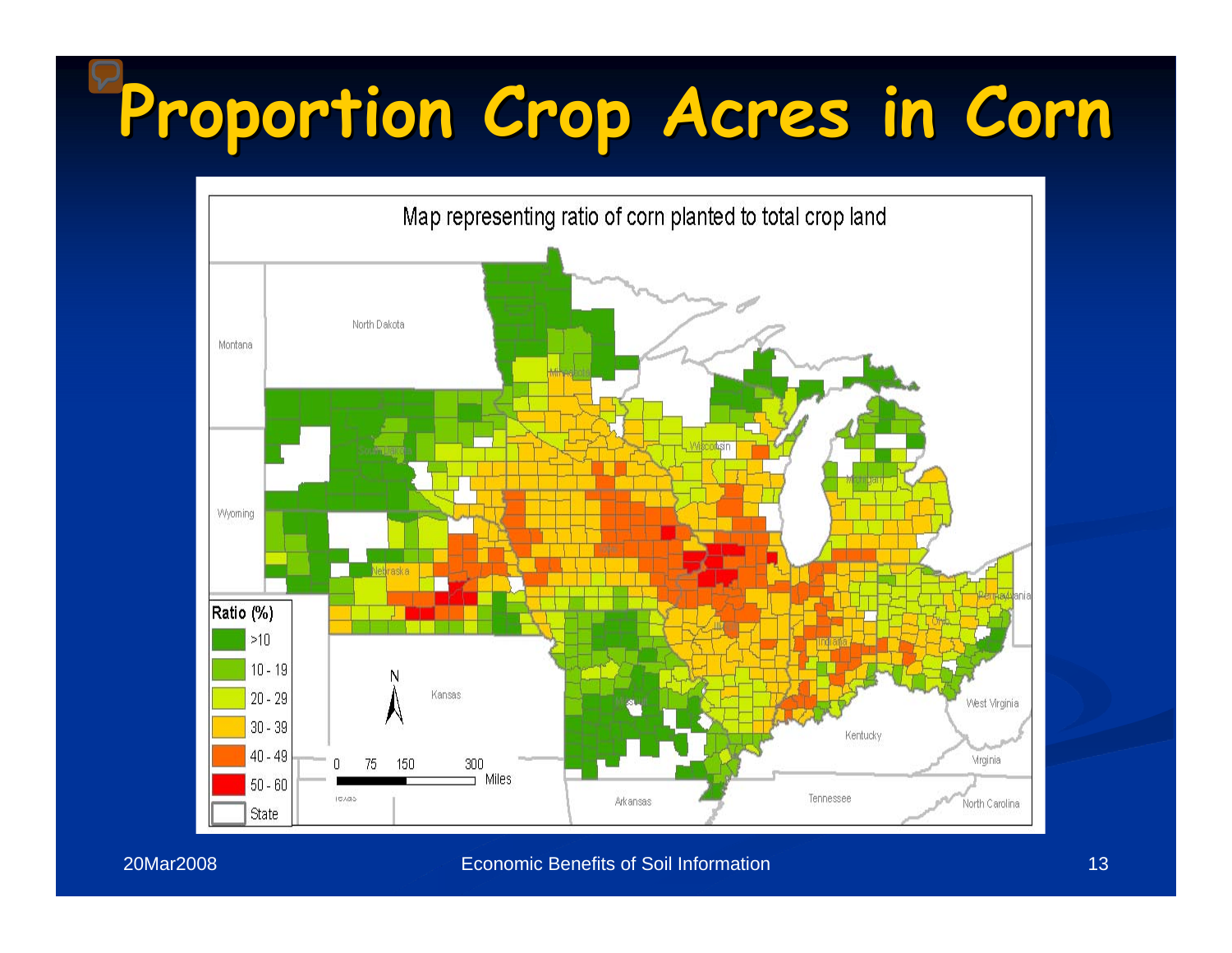# **Empirical Model Empirical Model**

 **General form of model General form of model Corn Yield = f (soil info, weather, trend) Corn Yield = f (soil info, weather, trend) Preliminary statistical model (panel data) Preliminary statistical model (panel data)**

$$
Y_{it} = dD_i + \sum_j \beta_j T_i^j + \sum_k \beta_k W_{kit} + e_{it}
$$

*where*

 $Y_{it}$  = crop yield for county i in year t

 $D_i$  = dummy variable for soil survey for county i

= Time trend (estimate of Taylor series expansion) *T*

 $W = \mathrm{Weather}\ \mathrm{measure}$ 

 $e_{it}$  = a random component for county i in year t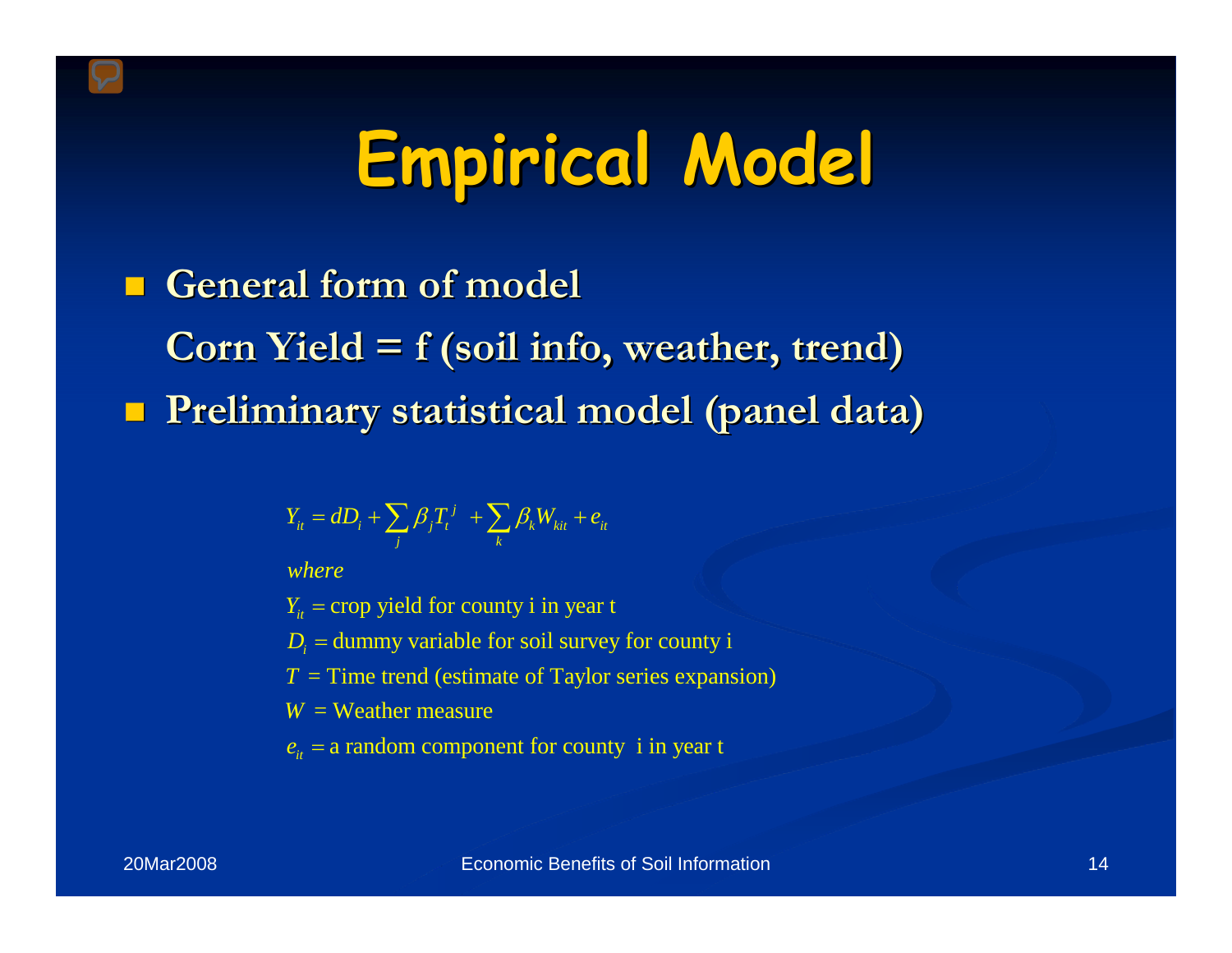#### **Regression Results - Fixed Effects Model (using soil survey correlation date) (using soil survey correlation date)**

**Dependent Variable: YIELD Dependent Variable: YIELD Method: Panel Least Squares Method: Panel Least Squares Date: 11/04/07 Date: 11/04/07 Sample: 1935 2006 Sample: 1935 2006 Cross-sections included: 868 sections included: 868Total panel (unbalanced) Total panel (unbalanced) observations: 60472 observations: 60472**

| Variable                            | Coefficient      | t-Statistic | Prob.            |
|-------------------------------------|------------------|-------------|------------------|
| $\mathsf{C}$                        | 222.7            | 75.1        | $\overline{0}$   |
| <b>D_SSCORR1</b>                    | 2.5              | 11.2        | $\overline{0}$   |
| <b>TREND1</b>                       | $-2.4$           | $-35.8$     | $\overline{0}$   |
| <b>TREND2</b>                       | 0.18             | 48.6        | $\overline{0}$   |
| <b>TREND3</b>                       | $-0.0032$        | $-42.9$     | $\overline{0}$   |
| <b>TREND4</b>                       | 2.00E-05         | 39.5        | $\overline{0}$   |
| D_1993                              | $-28.7$          | $-52.7$     | $\overline{0}$   |
| <b>JUNE_MNT</b>                     | 0.418            | 9.5         | $\overline{0}$   |
| <b>JUNE_MXT</b>                     | 0.00241          | 0.06        | 0.9498           |
| <b>JUNE_PPT</b>                     | $-0.383$         | $-3.2$      | 0.001            |
| <b>JULY_MNT</b>                     | 1.38             | 27.9        | $\overline{0}$   |
| <b>JULY_MXT</b>                     | $-2.02$          | $-47.3$     | $\boldsymbol{0}$ |
| <b>JULY_PPT</b>                     | 3.22             | 25.1        | $\overline{0}$   |
| <b>AUG_MNT</b>                      | $-0.187$         | $-4.2$      | $\overline{0}$   |
| <b>AUG_MXT</b>                      | $-1.24$          | $-30.4$     | $\overline{0}$   |
| <b>AUG_PPT</b><br>ata in alama da l | 0.459<br>0.111.1 | 3.5         | 0.0005           |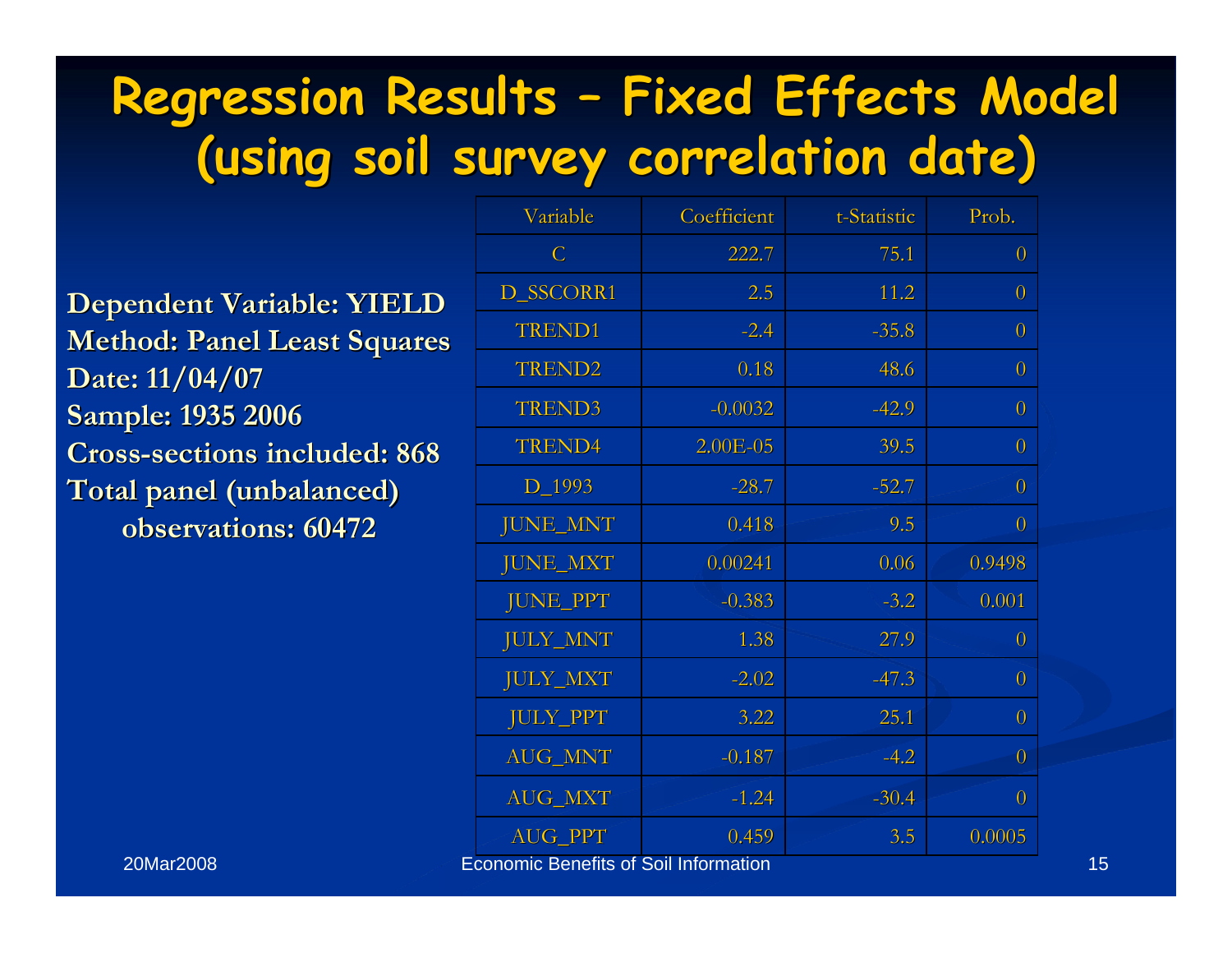#### **Next Steps Next Steps**

 **Verify the information on dates of county soil Verify the information on dates of county soil**  surveys (checking available publications – 2700+) **E** Completion date (field work completed) **E** Correlation date (mapping units approved) **In a few cases, precedes the completion date In a few cases, precedes the completion date Publication date (gap varies from months to years) Publication date (gap varies from months to years)** Include soil productivity measures as an **explanatory variable to capture spatial correlations correlations**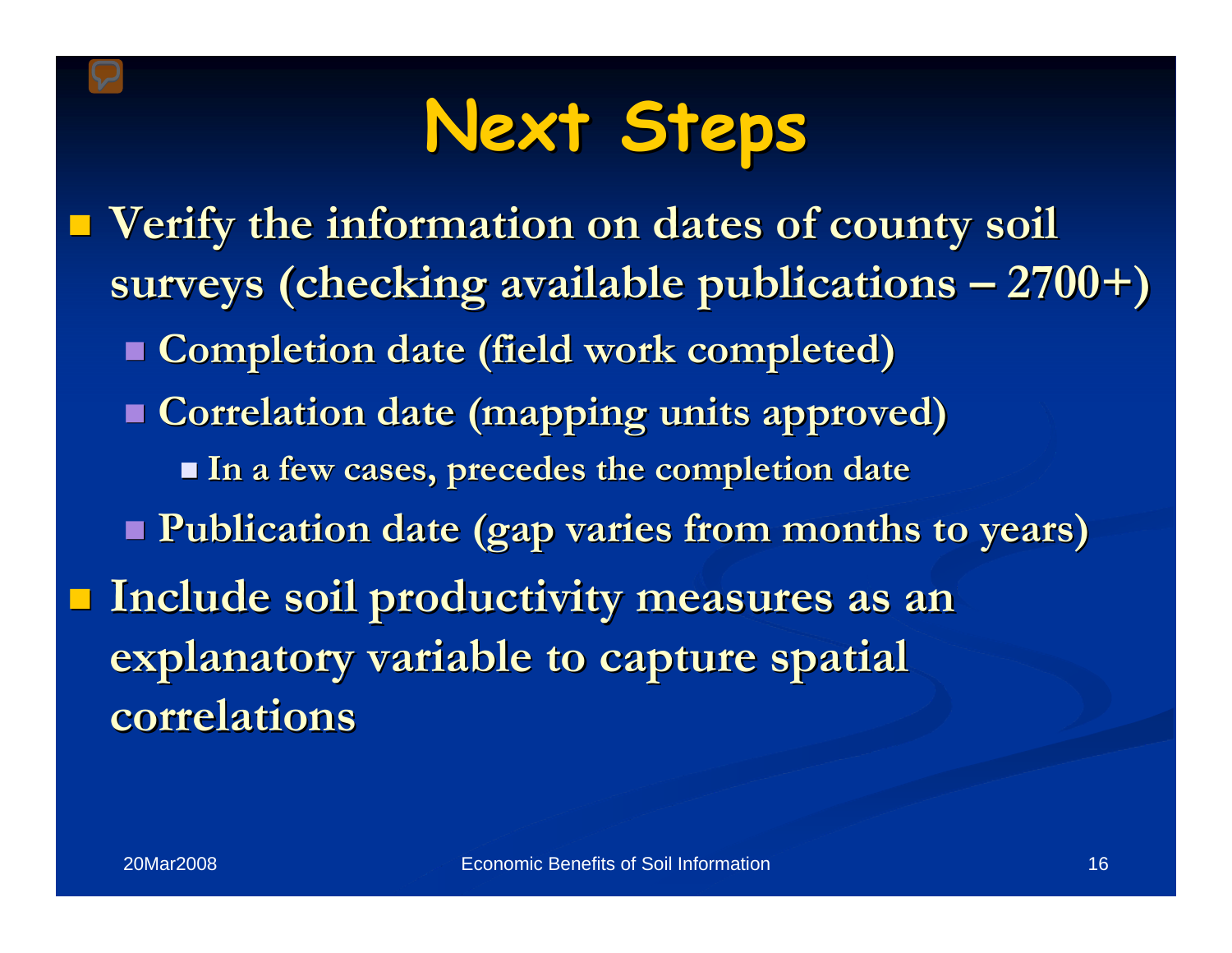# **Next Steps (continued) Next Steps (continued)**

 **Test alternative specifications of the time Test alternative specifications of the time information becomes available based on the information becomes available based on the overall explanatory power of the statistical model overall explanatory power of the statistical model Completion/Correlation/Publication Completion/Correlation/Publication May include a consistent time shift May include a consistent time shift E** Consider alternative specifications of time to **capture temporal trends capture temporal trends Technical change, hybrids, fertilizer use, etc. Technical change, hybrids, fertilizer use, etc. E** Consider alternative functional forms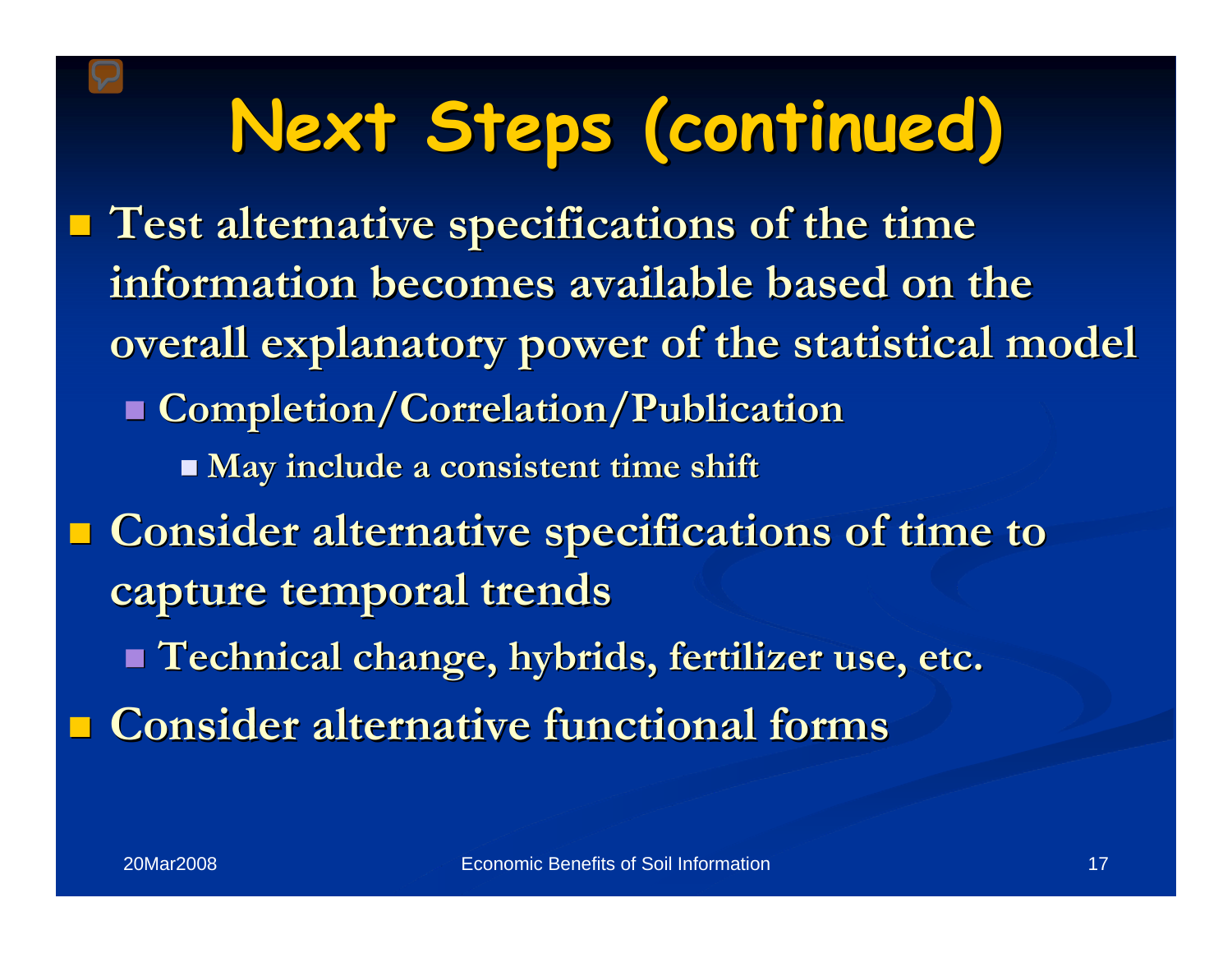## **Initial Conclusions Initial Conclusions**

- **Results are promising given the current state of Results are promising given the current state of the analysis and data the analysis and data**
- **The implications for the value of the NCSS for The implications for the value of the NCSS for**  agricultural productivity gains provides information to assist policy makers in assessing **the overall value of the NCSS program. the overall value of the NCSS program.**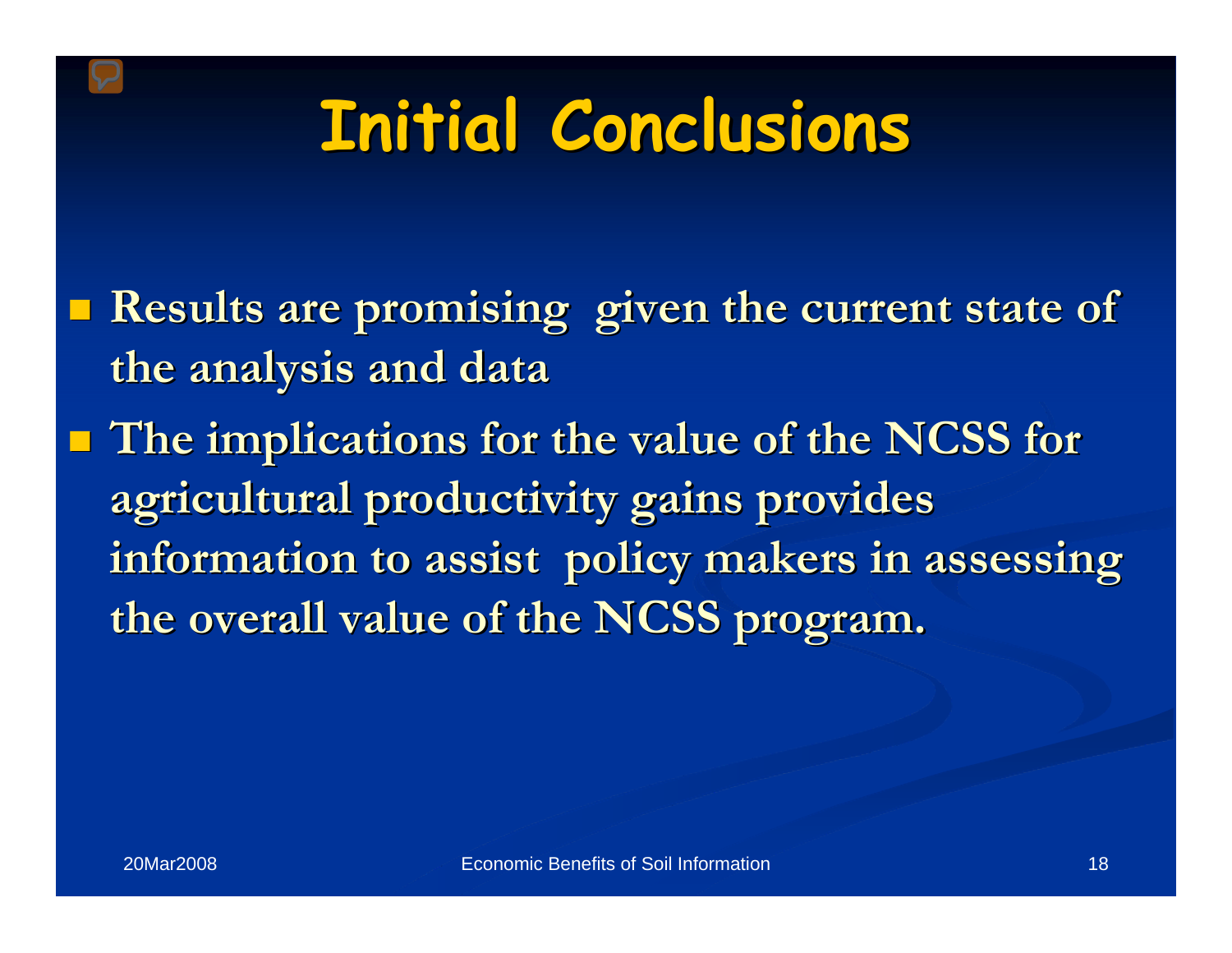#### **Future Plans Future Plans**

- **E** Continue to develop benefit estimates as **appropriate appropriate**
- **Work to develop a more comprehensive approach Work to develop a more comprehensive approach**
- **Apply method to soybeans, wheat, cotton Apply method to soybeans, wheat, cotton**